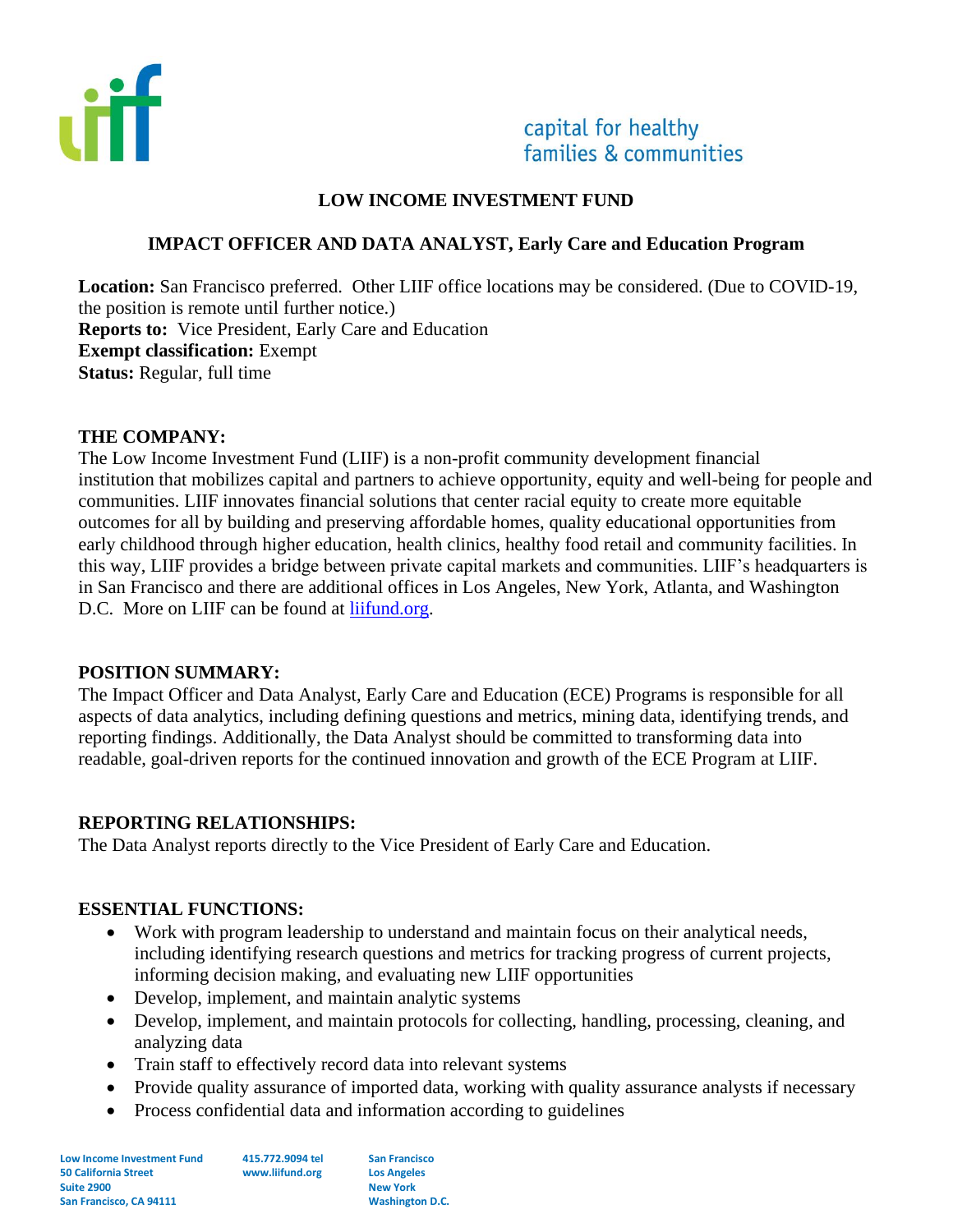

# capital for healthy families & communities

- Analyze data to answer key questions of LIIF and ECE leadership, funders, policymakers, and other stakeholders
- Identify and interpret trends and opportunities for growth, improvement, and efficiency
- Develop reports and visually informative analysis (including graphs, tables, illustrations) from multiple data sources
- Train staff on reports and dashboards
- Communicate results of complex analyses in plain language for internal and external audiences with diverse backgrounds, disciplines, and levels of experience

## **NON-ESSENTIAL FUNCTIONS:**

- Assist the VP, ECE Programs with additional programs as needed
- Perform other duties as assigned

## **SKILLS REQUIRED:**

The ideal candidate will have demonstrated skills, knowledge, and experience in the following areas:

- **EXTERNAL EXECUTE:** Strong understanding of technology, cloud-based systems, and data base systems such as Salesforce and Submittable
- Experience with statistical software including Excel, and/or SPSS, and SAS
- Analytical and problem-solving skills
- Ability to set and meet deadlines
- Reporting and data visualization skills
- Ability to work with individuals and groups with diverse backgrounds, interests, and needs, including partner organizations
- Good oral and written communication skills (bilingual preferred), and confidence in making public presentations
- Ability to work independently with minimal supervision
- Willingness to occasionally travel within California once the pandemic lifts, and work some evening and weekend hours

In addition, the ideal candidate will approach all aspects of work through an equity lens and demonstrate personal alignment with the mission of LIIF. The candidate must share the belief that everyone in the United States should benefit from living in a community of opportunity, equity, and well-being.

## **EDUCATIONAL AND OTHER REQUIREMENTS**

Educational background should include degree work in a relevant area of study such as mathematics, statistics, economics, finance, or computer science. A bachelor's degree is required and an advanced degree is preferred. Certifications in programming languages or other areas related to data analytics will be noted. In addition, the position requires a high degree of self-motivation, creativity, flexibility with time, and willingness to accept a demanding (and personally satisfying) position. Equally important are strong time management skills, the ability to meet deadlines and to direct and motivate others, and a genuine personal commitment to LIIF's mission. Five years related professional experience desired.